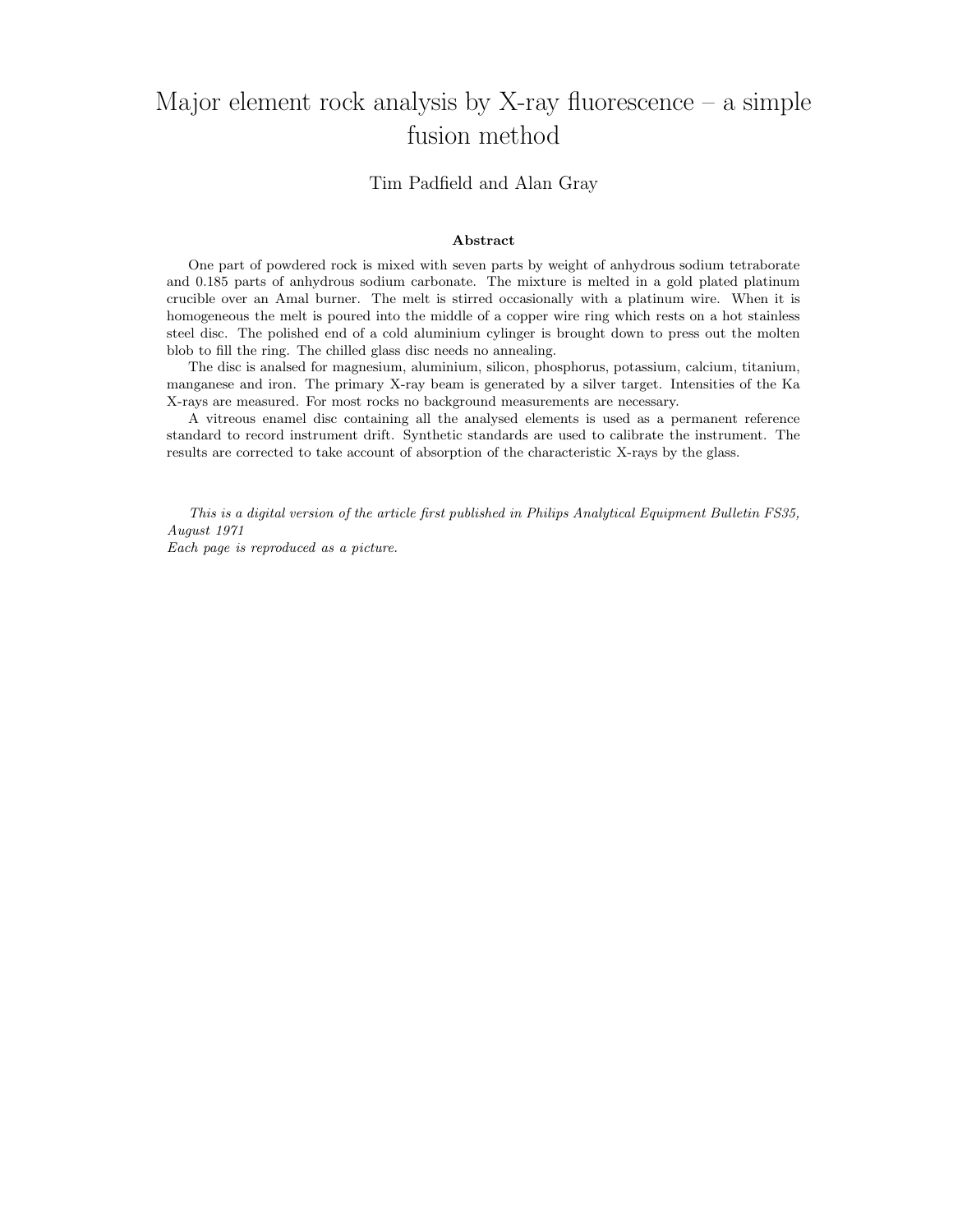# **PHILIPS**



# analytical equipment

# Major Element Rock Analysis By X-ray Fluorescence - A Simple Fusion Method

by T. Padfield and A. Gray. Department of Earth Sciences. University of Leeds.

## **SUMMARY**

One part of powdered rock is mixed with seven parts by weight of anhydrous sodium tetraborate and 0.185 parts of anhydrous sodium carbonate. The mixture is melted in a gold plated platinum crucible over an Amal burner. The melt is stirred occasionally with a platinum wire. When it is homogeneous the melt is poured into the middle of a copper wire ring which rests on a hot stainless steel disc. The polished end of a cold aluminium cylinder is brought down to press out the molten blob to fill the ring. The chilled glass disc needs no annealing.

The disc is analysed for magnesium, aluminium, silicon, phosphorus, potassium, calcium titanium, manganese and iron. The primary X-ray beam is generated by a silver target. Intensities of the Ka X-rays are measured. For most rocks no background measurements are necessary.

A vitreous enamel disc containing all the analysed elements is used as a permanent reference standard to record instrument drift. Synthetic standards are used to calibrate the instrument. The results are corrected to take account of absorption of the characteristic X-rays by the glass.

## **INTRODUCTION**

The analytical method described below was designed to suit an automatic X-ray spectrometer with punched tape output, operated by people with no analytical experience. The method treats all specimens alike and dispenses with those jobs that are not automated - such as changing the X-ray tube or deciding which is the most appropriate standard.

A fusion method is used for specimen preparation because this allows the use of a single calibration line to analyse rocks of widely differing compositions. The dilution of the rock with flux reduces inter-element effect and the destruction of the minerals eliminates the unpredictable effects of mineralogy and particle size which prevent the analyst from taking full advantage of the high precision of X-ray spectrometry.

Many fusion methods for rock analysis have been published. We acknowledge particularly our debt to Norrish and Chappell (1967) from whose method we have developed the fusion process used in this analytical scheme.

# THE FLUX

The flux is anhydrous sodium tetraborate with two percent of sodium carbonate added to reduce the viscosity of the melt. The sodium oxideboric oxide system is described by Morey and Merwin (1936).

The choice of sodium tetraborate rather than the more commonly used lithium salt was influenced by the ready availability and low cost of high purity borax and by its higher X-ray absorption, making unnecessary the use of a heavy absorber.

The main defect of sodium tetraborate is its strong absorption of magnesium X-rays.

#### THE FUSION MIXTURE

The choice of dilution factor is influenced by the incompatible demands of speed, precision, suppression of inter-element effects and limitation of the errors caused by impurities in the flux. On geochemical grounds we chose as the deciding factor a detection limit of 0.1% for magnesium oxide with a 200 second count time. For our instrument, a Philips PW 1212 spectrometer, this allowed a sevenfold dilution of the rock with flux. The fusion mixture is 0.4 g rock powder, 0.074 g anhydrous sodium carbonate and 2.77 g sodium tetraborate. Discs made with this mixture are about 2.8 cm diameter and 1.4 mm thick.

The mixture is loaded into a 25 ml gold plated platinum crucible in such a way that the rock powder, mixed with the sodium carbonate and with a portion of the sodium tetraborate is sandwiched between layers of pure sodium tetraborate powder.

A gold plated platinum crucible is used because the fusion mixture does not wet it. Other precious metal alloys share this essential property but some of these alloys are stiffer and tend to crack with misuse.

The loaded crucible is covered and heated, gently at first, over an Amal burner. The temperature is increased gradually over five minutes until the crucible is red hot. After this the lid is removed at intervals and the contents are stirred briefly with a short thin platinum wire bound to a 1 mm diameter wire of a furnace winding alloy such as Nichrome, which in turn is held in a brass pin vise.

Nearly all rocks dissolve completely within five to twenty minutes, depending on their mineralogy.

#### THE CASTING METHOD

After a final thorough stir the melt is brought to the lip of the crucible and then quickly poured out into the middle of a copper wire ring which lies on a stainless steel hotplate held at about 250°C.

The polished end of a cold aluminium cylinder is immediately brought down to press out the blob of molten glass to fill the ring. The chilled glass disc with its enclosing ring is removed to a cold surface. When it is cool the flash is chipped off. It is advisable to wear protective glasses when chipping off the surplus glass. No annealing is necessary. Occasionally a disc will crack but the wire ring holds the pieces together and the cracks have no effect on the analysis. Cracking is often diagnostic of incomplete fusion of the rock.

The analysed surface is that pressed by the aluminium block.

The wire rings are made by winding 1.2 mm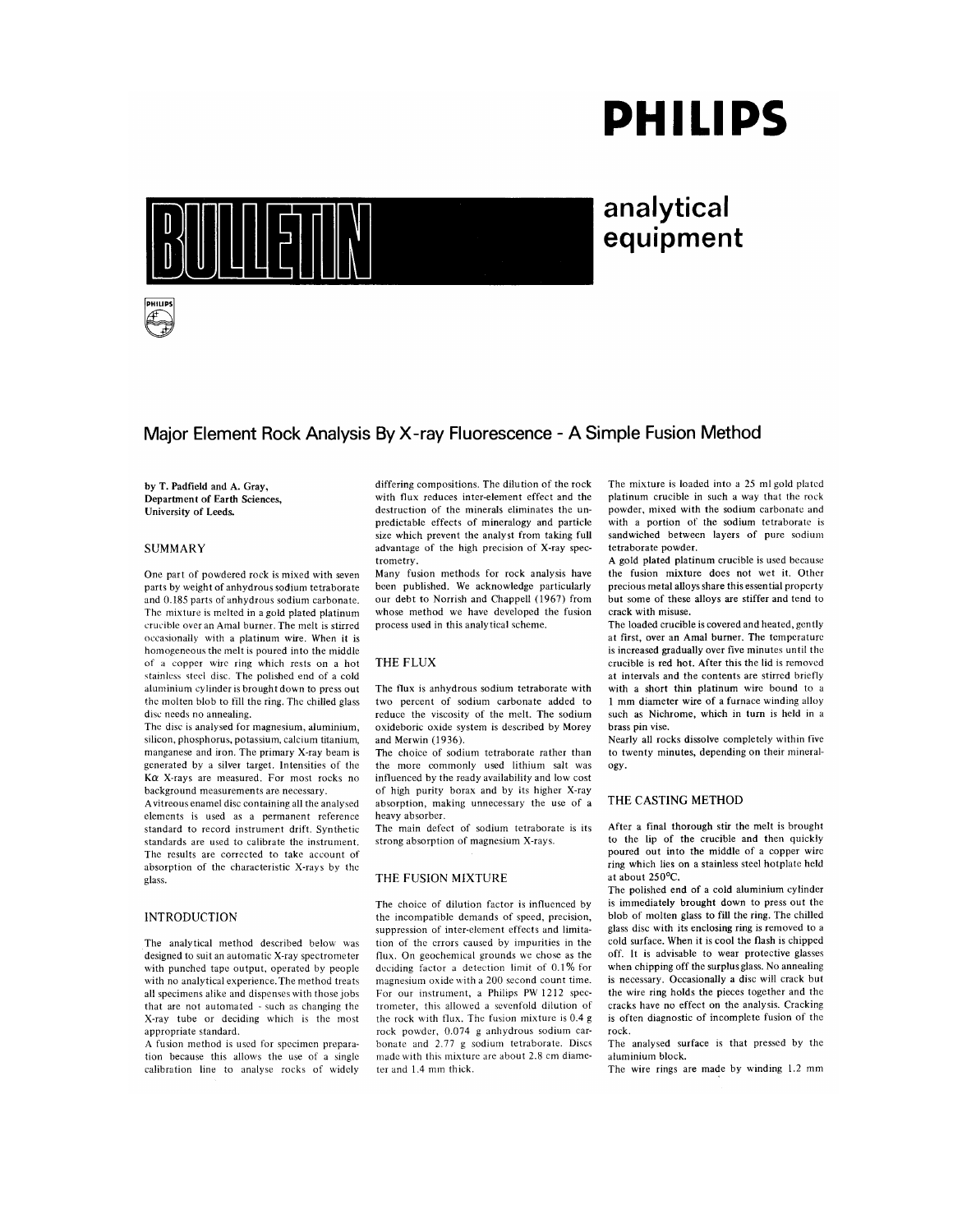diameter copper wire in a tight spiral round a former of suitable size. The coil is removed and snipped into rings.

The various stages of the fusion and casting are illustrated in Fig. 1.

## **CLEANING THE CRUCIBLE**

The residue left after pouring is remelted with the crucible held horizontally. The melt will collect in two blobs on either side of the crucible rim. The crucible is removed from the flame and allowed to cool in a horizontal position. The two blobs can then be cracked off by gently

#### $Fig 1$

Illustrations of important points in the specimen preparation. Top: preparing the rings and testing them for size. Middle: stirring the melt. The sticky appearance of the melt indicates that fusion is incomplete. Bottom: the casting process.



flexing the crucible.

If some small blobs are left inside the crucible a small amount of pure flux can be melted and swirled around. The flux is soluble in boiling water.

# REPRODUCIBILITY OF SPECIMEN **PREPARATION**

The reproducibility of the fusing and casting process has been tested with a variety of rocks. The relative standard deviation for silicon analysis of a granite (the most difficult common rock type to fuse) is 0.3 percent. This measurement was made with stationary specimens although many spectrometers will spin the specimen during analysis.

Silicon is the only element in common rocks for which the imperfection of the preparation method seriously limits the accuracy of analysis More complete data on precision is given in table 1. In general the two standard deviation confidence limit for specimen preparation is one percent of the amount of the element present. Silicon and aluminium results are low if the melt is not stirred immediately before casting. The discs may be stored for several months in small polythene zip fastened bags.\* They will deteriorate slowly through absorption of moisture and carbon dioxide from the air. Fingerprints cause a dramatic increase in the potassium and phosphorous results.

# THE PERMANENT STANDARD

The instrument is calibrated by using synthetic standards to imitate a variety of typical rock compositions. These discs are chemically too unstable to use as monitors of instrument drift. A more robust secondary standard is permanently installed in the first of the four specimen holders of the spectrometer. All X-ray counts on the other three specimens are corrected for the instrument drift revealed by the count on this standard.

This secondary standard must be hard and resistant to the chemicals in sweat, soap and detergents. We use a thin layer of vitreous enamel recessed slightly within a copper disc. The ingredients for the enamel are given in table 2 which also includes a recipe for a base enamel suitable for spiking with trace elements. The components are well mixed and melted together at  $1200^{\circ}$ C in a gold plated platinum crucible. The melt is cooled, cracked out of the crucible, ground up and remelted. This process is performed twice. The final homogeneous glass is finely ground and spread thinly over the recess in the copper disc. The disc is heated over a gas burner until the enamel softens and adheres to the copper. Another layer of powder is applied and the heating is repeated until about half a millimetre of enamel has been deposited on the copper. A reference number may be embedded within the enamel by writing upon an intermediate layer with a suspension of titanium dioxide in water.

This standard is hard and very resistant to dilute acids and alkalis. Standards made in this laboratory have endured repeated handling and cleaning over two and a half years without any change in X-ray yield. The slight recessing of the enamel within the copper disc preserves the surface against abrasion.

The count rates from this standard should be high, to reduce the errors caused by counting statistics, but they should not be so high that the instrument responds differently to the signals from the standard and from a typical specimen. The standard recipe given in table 2 satisfies these requirements for the Philips PW 1212 spectrometer with a silver target operating at 1600 W (see table 4).

Obtainable from Supreme Plastics Co., Rocder House, Vale Road, LONDON, N.4.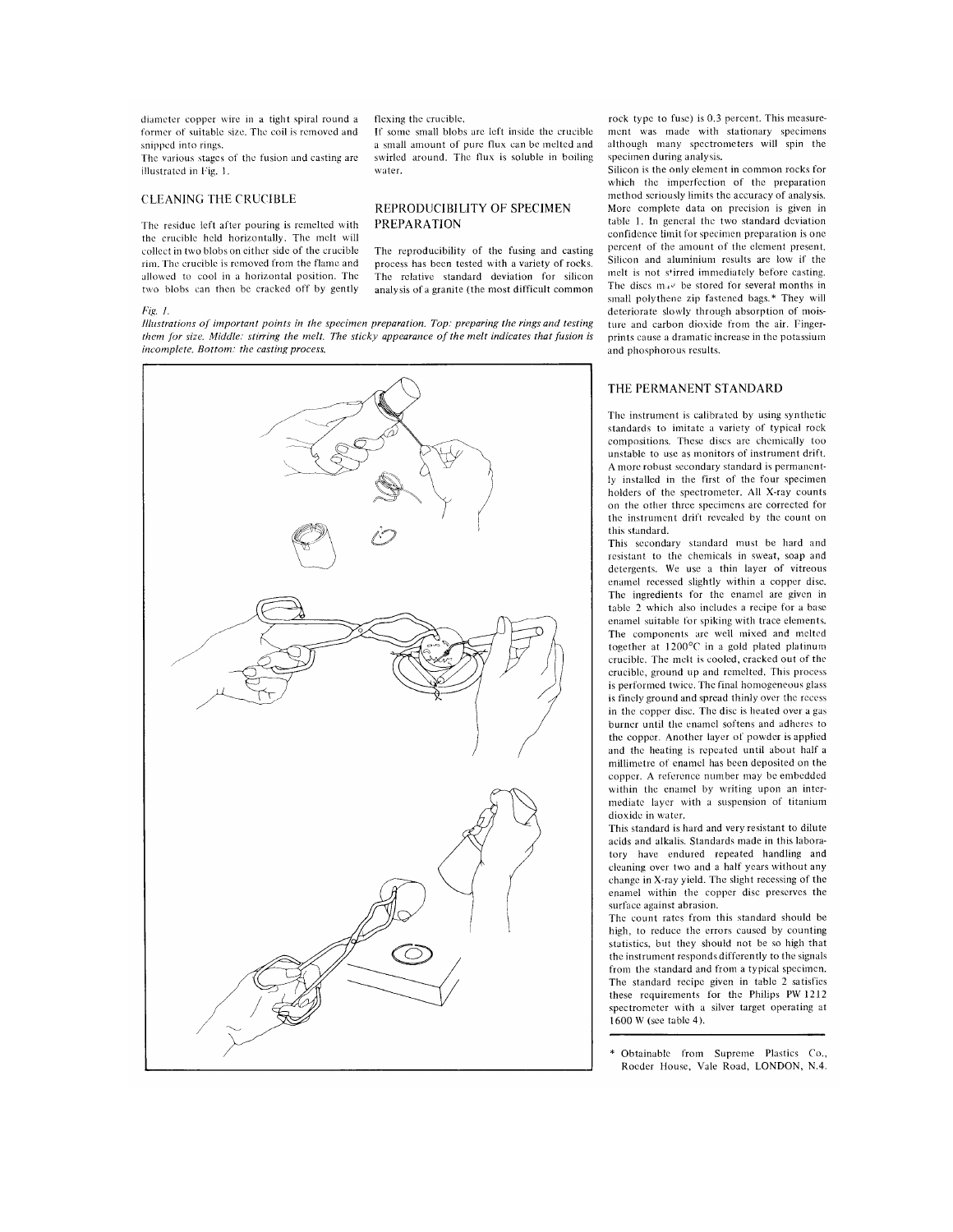|                                |                  | Repeated analysis of a single disc over<br>a period of six months |                                     |                  | Repeated fusion of a single rock<br>powder (granite) |                                               |                                     |                                                              |
|--------------------------------|------------------|-------------------------------------------------------------------|-------------------------------------|------------------|------------------------------------------------------|-----------------------------------------------|-------------------------------------|--------------------------------------------------------------|
|                                | composition<br>% | 2s counting<br>error                                              | 2s measured:<br>$(12 \text{ runs})$ | composition<br>% | 2s counting<br>error                                 | 2s measured:<br>$(10$ discs<br>over 2 months) | Detection limit<br>3s of background | Zero variation<br>between<br>extreme igneous<br>compositions |
| MgO                            | 3                | 0.15                                                              | 0.2                                 | 2                | 0.1                                                  | 0.1                                           | 0.1                                 | 0.25                                                         |
| Al <sub>2</sub> O <sub>3</sub> | 12               | 0.14                                                              | 0.15                                | 16               | 0.15                                                 | 0.2                                           | 0.03                                | 0.08                                                         |
| SiO <sub>2</sub>               | 51               | 0.23                                                              | 0.3                                 | 60               | 0.2                                                  | 0.6                                           | 0.02                                | 0.07                                                         |
| $P_2O_5$                       |                  | 0.03                                                              | 0.04                                | 0.5              | 0.03                                                 | 0.03                                          | 0.01                                | 0.03                                                         |
| $K_2O$                         |                  | 0.03                                                              | 0.02                                | 2.8              | 0.05                                                 | 0.05                                          | 0.01                                | < 0.01                                                       |
| CaO                            | 10               | 0.12                                                              | 0.15                                | 4.5              | 0.06                                                 | 0.06                                          | 0.01                                | < 0.01                                                       |
| TiO <sub>2</sub>               | 2.5              | 0.02                                                              | 0.03                                | 1.5              | 0.02                                                 | 0.03                                          | 0.01                                | < 0.01                                                       |
| MnO                            | 1.5              | 0.02                                                              | 0.02                                | 0.1              | 0.004                                                | 0.005                                         | 0.005                               | < 0.01                                                       |
| Fe <sub>2</sub> O <sub>3</sub> | 17               | 0.11                                                              | 0.15                                | 1.7              | 0.02                                                 | 0.05                                          | 0.01                                | < 0.01                                                       |

#### TABLE 2

π.

| Vitreous enamel components, parts by weight |                  |     |  |                                              |    |                             |                                            |  |  |         |                   |                   |
|---------------------------------------------|------------------|-----|--|----------------------------------------------|----|-----------------------------|--------------------------------------------|--|--|---------|-------------------|-------------------|
|                                             | SiO <sub>2</sub> |     |  | $Na_2CO_3$ $K_2CO_3$ $Na_2BaO_7$ $TiO_2$ LiF |    |                             | $BaCO_3$ $Al_2O_3$ $Fe_2O_3$               |  |  | MgO CaO | LiPO <sub>4</sub> | MnCO <sub>3</sub> |
| Major element enamel                        | 50               | -20 |  |                                              |    | $\sim$ $\sim$ $\sim$ $\sim$ | 4                                          |  |  |         |                   |                   |
| Base for trace enamel                       | 50.              | 16. |  | 13                                           | 10 | $6 -$                       | (Trace elements: $0.003$ g to 1 g of base) |  |  |         |                   |                   |

# THE CHOICE OF TARGET

A silver target is very convenient for rock analysis. The reasons for this are illustrated in Fig. 2. The silver L spectrum provides very good excitation of the elements which most need it chlorine, sulphur and phosphorus. Excitation of silicon and aluminium is good, magnesium is moderately well excited but the heavier elements, potassium to iron are poorly excited. For these last elements a sufficiently high count rate is given by all common rocks. The poor excitation of calcium is a great advantage because it reduces the interference of calcium  $K\beta$  with phosphorus Ka. 50% CaO in a rock adds only 0.03% to the true  $P_2O_5$  concentration under the analytical conditions described below. The poor excitation of potassium results in low excitation of potassium K radiation from the KAP crystal. The performance on magnesium is inferior to that of a chromium target.

Fig. 2 shows that the silver  $L\alpha$  gives second order interference on aluminium  $K\alpha$  and the silver  $L\gamma$  interferes with silicon  $K\alpha$ . Both these interferences can be removed by careful discriminator setting. The silver  $Lt$  almost coincides with chlorine  $K\alpha$  but does not cause serious interference.

The silver target also gives good excitation of the K spectra of the elements arsenic to molybdenum and of the L spectra of lead to uranium. In this region the peak to background ratio, though not the absolute count rate, is superior to that given by a tungsten target.

# **INSTRUMENT OPERATING CONDITIONS**

1. Generator voltage and current. The operating conditions, 44 mA at 36 KV are chosen to give the maximum efficiency for magnesium analysis. 2. Diffracting crystals. The KAP crystal covers

the range of elements from magnesium to chlorine and the LiF 200 crystal covers the other elements. A LiF 220 crystal is used for iron but this is merely a convenient way of reducing the count rate - not an analytical necessity.

3. Detector. A gas flow proportional detector is used. The gas is 10% methane, 90% argon. The wire is  $24 \mu m$  diameter stainless steel and the window material is  $3.75 \mu m$  aluminised polyethylene terephthalate. The resolution for iron  $K\alpha$  is at best 17% and is allowed to deteriorate to 21% before changing the wire. 4. Discriminator settings. The detector resolution is shown for each element in Fig. 2 and in table 4. The discriminator upper limit is set to eliminate as much as possible of the scattered silver spectrum and the potassium fluorescence. The lower limit is only critical for some elements. It is set to exclude the feeble escape peak of calcium  $K\beta$  interfering with phosphorus  $K\alpha$ . A narrow window increases the peak to background ratio for magnesium and a wide, unsymmetrical window is needed to accommodate the lower silicon pulse voltage distribution from the standard.

Three different discriminator settings are used in this method. The standard Philips PW 1212 spectrometer is limited to one discriminator setting in automatic operation. A universal setting with a lower limit at 2 and an upper limit at 7 gives fairly good results.

#### **CALIBRATION**

Synthetic standards are used for calibration. The starting chemicals are the pure oxides of iron, titanium, silicon, aluminium and magnesium, the carbonates of sodium, calcium and potassium, disodium hydrogen phosphate and potassium permanganate.

The calibration is built up around a synthetic

mixture which represents the average composition of the rocks which we analyse. For this composition the effect of X-ray absorption is ignored.

For each element a calibration equation is set up. of the form:

concentration = - B + count/P + (count)<sup>2</sup> x C B is the approximate background count expressed as a concentration, P is the count per percent for a fixed count time and C is initially zero.

Other standards of different compositions are then measured. For each element the net peak count is corrected for absorption by multiplying it by the ratio of its mass absorption coefficient to the mass absorption coefficient of the central standard. Corrected counts from a variety of standards are used to refine the calibration.

#### Fig. 2.

A simplified voltage distribution of pulses leaving the detector pre-amplifier plotted against  $n\lambda$ (escape peaks are omitted). The area covered by horizontal lines represents the silver L spectrum scattered by specimen and crystal and the potassium K spectrum generated within the KAP crystal. The striped lozenges represent lines from the silver target. Only the  $K\alpha$  lines of the elements in the specimen are shown.

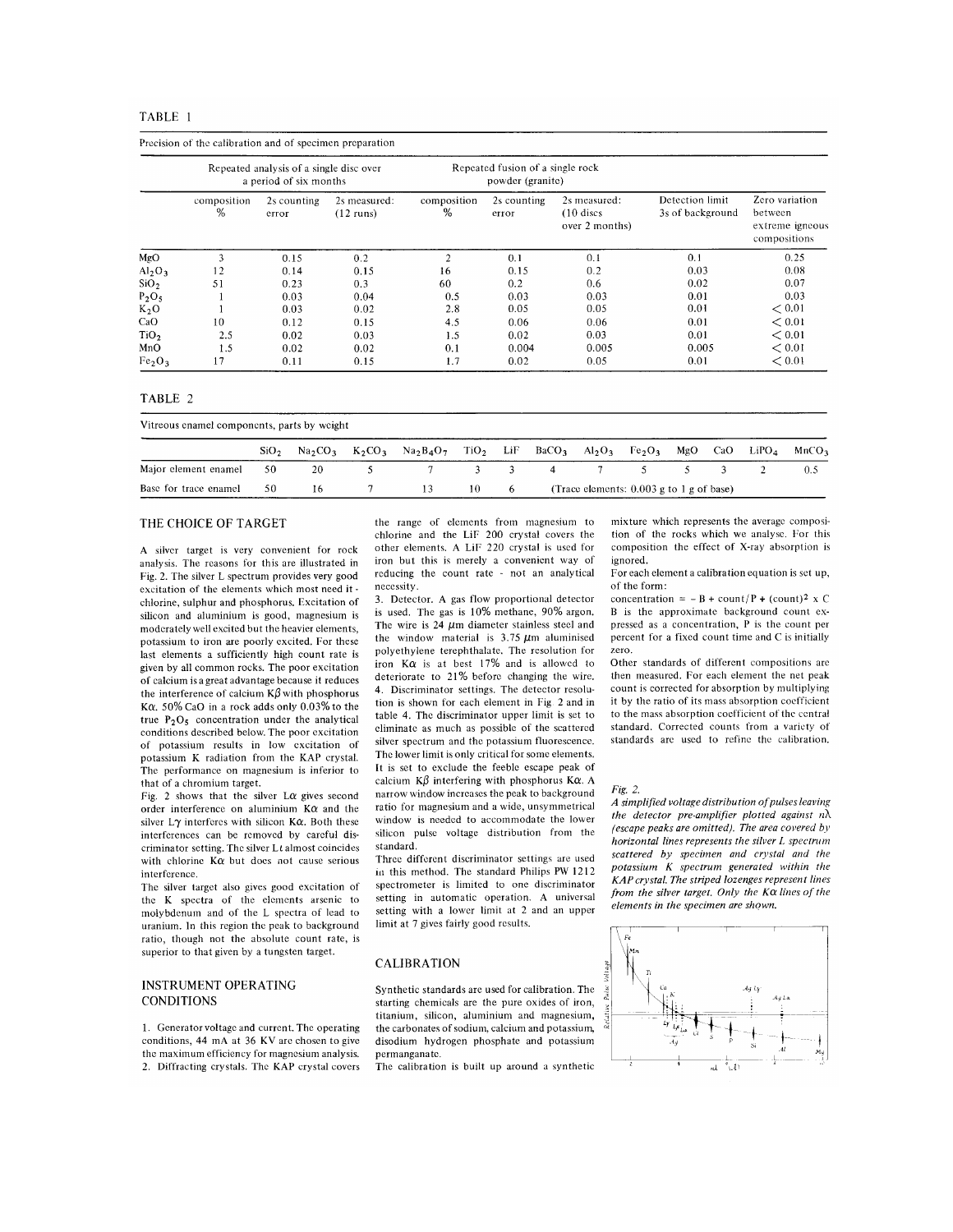| FABLE |  |
|-------|--|
|       |  |

|                                | Central<br>standard |          |            |                  | The concentration is followed by the error of the X-ray analysis. |                | Synthetic mixtures:   |            |          |          |          |          |              |                |       | U.S.G.S. standards (average of 2 discs) |                  |                  |       |
|--------------------------------|---------------------|----------|------------|------------------|-------------------------------------------------------------------|----------------|-----------------------|------------|----------|----------|----------|----------|--------------|----------------|-------|-----------------------------------------|------------------|------------------|-------|
|                                | composition         |          |            |                  |                                                                   |                | Average of two discs. |            |          |          |          |          |              | G <sub>2</sub> | GSP 1 | AGV 1                                   | BCR <sub>1</sub> | PCC <sub>1</sub> | DTS 1 |
| SiO <sub>2</sub>               | 57                  | 40       | $-0.3$     | 46               | $\Omega$                                                          | 90             | $-0.1$                | 20         | $-0.3$   | 10       | $-0.1$   | 10       | $+0.02$      | 69.2           | 67.4  | 59.3                                    | 54.3             | 42.0             | 40.4  |
| TiO <sub>2</sub>               |                     | 0        | $^{\circ}$ |                  | $+0.01$                                                           | 0.5            | $+0.02$               | $\Omega$   | $\Omega$ | $\Omega$ | $\theta$ | 0        | $+0.01$      | 0.50           | 0.67  | 1.08                                    | 2.30             | 0.01             | 0.01  |
| $Al_2O_3$                      | 15                  |          | $2 + 0.02$ | 25               | $\Omega$                                                          |                | $-0.04$               | 8          | $+0.05$  | 60       | $-0.2$   |          | $5 + 0.02$   | 15.2           | 15.0  | 17.0                                    | 13.6             | 0.8              | 0.30  |
| Fe <sub>2</sub> O <sub>3</sub> | 9                   | 8        | $-0.03$    | 10 <sup>10</sup> | $+0.1$                                                            | 3              | $-0.1$                | 15         | $-0.1$   | 20       | $-0.05$  | .5       | $-0.14$      | 2.62           | 4.21  | 6.69                                    | 13.4             | 8.27             | 8.76  |
| MnO                            | 0                   | $\Omega$ | $\Omega$   | $\Omega$         | $\Omega$                                                          | $\Omega$       | $^{\circ}$            | $\Omega$   | $\Omega$ | 0.7      | $+0.05$  | $\Omega$ | $+0.01$      | 0.03           | 0.38  | 0.10                                    | 0.19             | 0.13             | 0.13  |
| MgO                            | 7                   | 50       | $\Omega$   |                  | $-0.07$                                                           |                | $+0.04$               | 20         | $+0.4$   | 4        | $+0.1$   | 80       | $-0.5$       | 0.8            | 1.0   | 1.5                                     | 3.6              | 43.6             | 49.7  |
| CaO                            |                     | 0        | $+0.02$    | 10.              | $-0.04$                                                           | $\overline{2}$ | $+0.02$               | 20         | $\theta$ | 5.       | $+0.05$  | 0        | $+0.05$      | 1.93           | 2.05  | 4.97                                    | 7.01             | 0.56             | 0.14  |
| $K_2O$                         |                     | ∩        |            |                  | $-0.1$                                                            | 0.5            | $\Omega$              | $^{\circ}$ | $\Omega$ | 0.4      | $+0.04$  | 0        | $\mathbf{v}$ | 4.42           | 5.49  | 2.94                                    | 1.72             | 0.00             | 0.00  |
| $P_2O_5$                       |                     | 0        |            | 0.               | $+0.01$                                                           | 0              | $-0.03$               | 10         | $-0.15$  | 0.       | $\Omega$ | 0        | $-0.01$      | 0.11           | 0.26  | 0.49                                    | 0.37             | 0.00             | 0.00  |

Performance of the absorption correction and analyses of USGS standard rocks Low magnesium results are corrected for background variation

TABLE 4

| Instrument operating conditions, Philips PW 1212 spectrometer |  |
|---------------------------------------------------------------|--|
|---------------------------------------------------------------|--|

| Oxide                          | Collimator | Crystal    | Resolution<br>% | Discriminator<br>Limits |      | Count time<br>seconds | Count per<br>percent | Count on<br>standard |  |
|--------------------------------|------------|------------|-----------------|-------------------------|------|-----------------------|----------------------|----------------------|--|
| MgO                            | Coarse     | <b>KAP</b> | 36              | 3                       |      | 200                   | 1000                 | 40000                |  |
| $Al_2O_3$                      |            |            | 33              | 3                       |      |                       | 3000                 | 200000               |  |
| SiO <sub>2</sub>               |            |            | 29              | 2.2                     | 7    |                       | 7000                 | 2000000              |  |
| $P_2O_5$                       | Fine       |            | 26              | 3.25                    | 6.75 |                       | 5000                 | 25000                |  |
| $K_2O$                         |            | $LiF$ 200  | 21              | 3                       |      | 20                    | 6000                 | 80000                |  |
| CaO                            |            |            | 21              | 3                       |      |                       | 7000                 | 60000                |  |
| TiO <sub>2</sub>               |            |            | 19              | 3                       | 7    |                       | 10000                | 100000               |  |
| MnO                            |            |            | 17              | 3.25                    | 6.75 |                       | 40000                | 35000                |  |
| Fe <sub>2</sub> O <sub>3</sub> |            | LiF 220    | 17              | 3                       | 7    |                       | 15000                | 200000               |  |

Accurate zero points are found by using a set of standards from which each element in turn is omitted. Only the silicon, calcium and iron calibrations require the constant C.

When specimens of unknown composition are analysed an approximate composition is found from the calibration equation. The difference from 100% is attributed arbitrarily to sodium oxide and then the mass absorption coefficient of the glass is calculated for each characteristic X-ray. The concentration is then multiplied by the ratio of the specimen absorption coefficient to the central standard absorption coefficient. This improved result is refined by a second absorption correction.

The validity of this simplified absorption correction which ignores absorption of the primary beam, is demonstrated by the results from synthetic mixtures quoted in table 3.

The accuracy of the method is shown by the analyses of the USGS standards also given in table 3.

Rocks of unusual composition can be matched by synthetic mixtures to test whether further slight corrections are necessary. Such rocks may also need a measured background. The purity of each batch of flux should be tested by making a disc from the flux alone.

## ANALYSIS OF ROCKS CONTAINING **VOLATILE COMPONENTS**

Carbonate rocks and rocks with a high combined water content are analysed by dissolving the rock in the usual way. The crucible with its charge is then cooled and the weight loss is measured. Sodium tetraborate is added to compensate for this weight loss and the crucible

charge is reheated, mixed and cast in the usual way.

The absorption correction must be altered so that the difference between the total of measured oxide concentration and 100% is attributed to sodium tetraborate.

#### ANALYTICAL PROCEDURE

The instrument operating conditions are given in table 4.

Conditions common to all elements are the silver target operated at 44 mA and 36 KV, a vacuum path for all X-rays and a gas flow proportional detector. A potentiometer geared to the spectrometer maintains a constant peak pulse voltage for every element and the discriminator settings listed in table 4 refer to a peak pulse voltage of 5.

The X-ray intensity of the K line of each element in the specimen is measured and corrected for the instrument drift measured by the enamel disc. No background measurement is necessary unless the rock composition varies greatly from the central standard or very small quantities of an element are to be measured.

The count time is divided into two sessions so that the instrument stability can be checked. In effect the entire analysis is performed twice. A computor program compares the drift corrected counts on each cycle and prints the number of times the square root of the average count divides into the difference between the two. If this number exceeds 5 there is a high probability that the analysis will err outside the limits imposed by counting statistics. This precaution has proved useful in detecting intermittent sources of interference and machine error.

Since all the abundant rock forming elements except sodium are analysed in a single run the punched tape output of counts can be processed automatically to give absorption corrected concentrations

# ANALYSIS OF OTHER LIGHT **ELEMENTS IN ROCKS**

Sodium can be analysed by using a flux consisting of six parts by weight of lithium tetraborate with one part of lithium fluoride, 0.8 g of rock are fused with 1.6 g of this flux and cast in the usual way. The X-ray yield is about 700 counts per percent per 200 seconds. The inter element effects are greater than with the usual fusion. Furthermore since only one element is analysed an automatic absorption correction is not possible. In this laboratory therefore sodium is analysed by flame photometry.

Sulphur is lost from the fusion when it is performed over a flame. Under the oxidising conditions in an electric furnace sulphur is retained in the melt. The X-ray yield is 7500 counts per percent per 100 sec.

Chlorine is steadily lost from the melt under all conditions.

The KAP crystal is not ideal for analysing chlorine and sulphur because of the potassium fluorescence. Recently a rubidium hydrogen phthalate crystal has been introduced which greatly improves the spectrometer performance for these elements.

Chromium can be analysed in the glass discs although excitation by the silver target is poor, The vield is 300 counts per percent per 20 seconds and the detection limit for this count time is 0.07%. Rocks containing abundant chromite are difficult to fuse but even pure chromites can be dissolved by increasing the sodium carbonate concentration in the flux and fusing in a furnace at 1250°C. A suitable mixture is 0.3 g chromite, 0.8 g  $Na<sub>2</sub>CO<sub>3</sub>$  and 3.4 g  $Na<sub>2</sub>B<sub>4</sub>O<sub>7</sub>$ . Mixtures with a greater concentration of sodium carbonate will not form a glass.

#### **REFERENCES**

K. Norrish and B.W. Chappell, X-ray fluorescence spectrography, in: J. Zussman (editor) Physical Methods in Determinative Mineralogy, London 1967.

G.W. Morey and H.E. Merwin, (1936) Phase Equilibrium Relationships in the Binary System, Sodium oxide-Boric oxide, J. Am. Chem. Soc., 58, 2248-2254.

Issued by: ANALYTICAL EQUIPMENT DEPARTMENT, N.V. PHILIPS' GLOEILAMPENFABRIEKEN, EINDHOVEN, THE NETHERLANDS

Printed in the Netherlands - FS 35 - August 1971 - 7000.38.0350.11